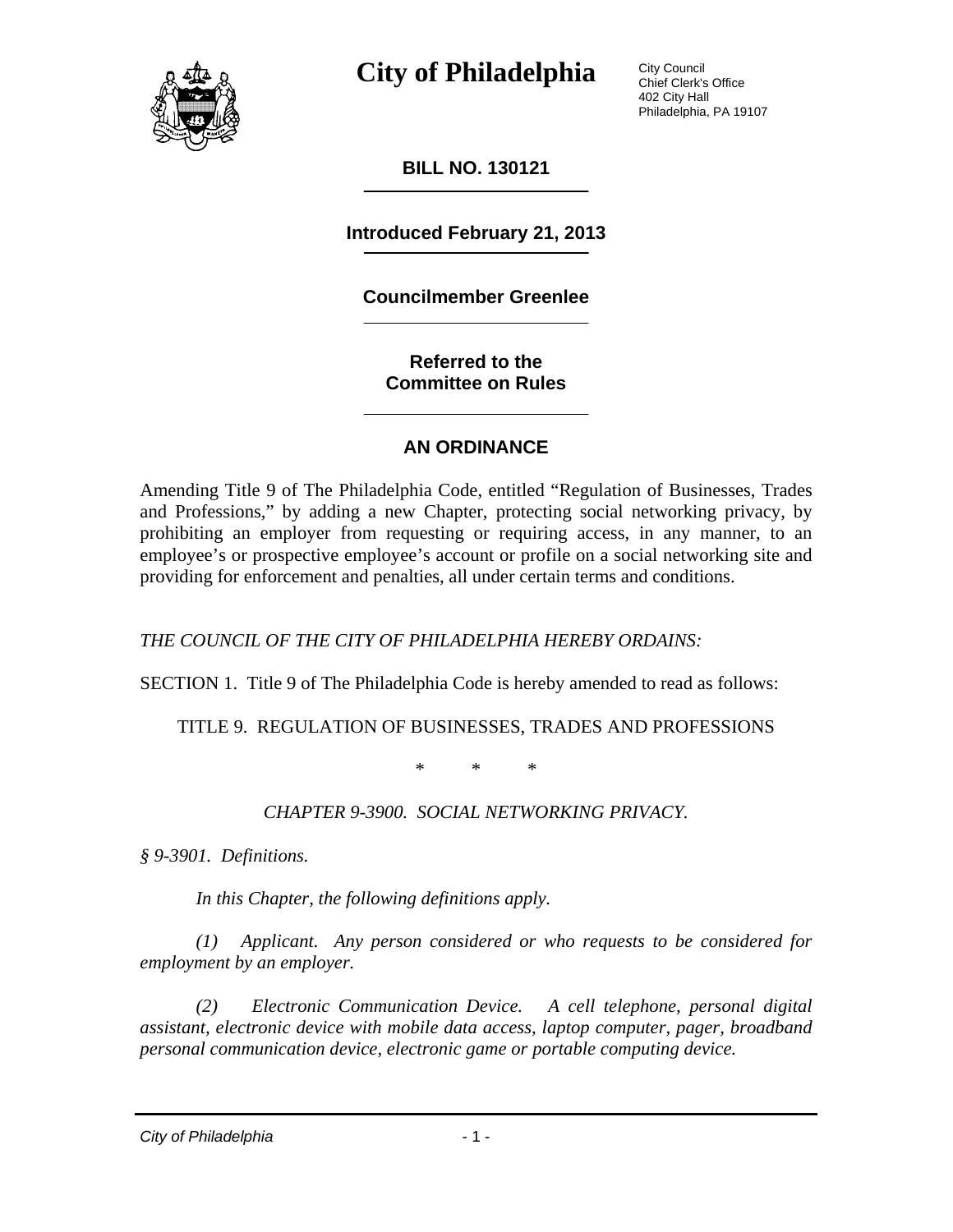*BILL NO. 130121 continued* 

*(3) Employee. A person who performs work within the geographic boundaries of the City of Philadelphia for an employer for a salary, wages, commission or other compensation.* 

 *(4) Employer. An individual, co-partnership, association, corporation, governmental body, unit or agency, or other entity, who or that employs one or more persons on a salary, wage, commission or other compensation basis or any person or group of persons, acting directly or indirectly, in the interest of an employer in relation to any employee.* 

*(5) Social Networking Site. An internet-based, personalized, privacy-protected website or application, whether free or commercial, that allows users to construct a private or semi-private profile site within a bounded system; create a list of other system users who are granted reciprocal access to the individual's profile site, send and receive email and share personal content, communications and contacts.* 

*§ 9-3902. Prohibited Acts.* 

 *(1) Subject to the exceptions set forth in subsection (6) of this Section, no employer shall request or require that an employee or applicant disclose a user name, password or other related account information in order to gain access, by way of an electronic communication device, to the employee's or applicant's social networking site profile or account.* 

 *(2) No employer shall require or request that an employee or applicant log onto a social networking site, by way of an electronic communication device, in the presence of the employer or its agent, so as to provide the employer access to the employee's or applicant's social networking profile or account.* 

 *(3) No employer shall request access to or access an employee's or applicant's social networking site profile or account indirectly through any other person who is a social networking contact of the employee or applicant.* 

 *(4) No employer shall threaten to or discipline, discharge or otherwise penalize an employee for the employee's refusal to disclose any information specified in subsections (1) through (3) of this Section.* 

*No employer shall fail or refuse to hire any applicant as a result of the applicant's refusal to disclose any information specified in subsections (1) through (3) of this Section.* 

 *(6) Exceptions. Nothing in this Section shall restrict or limit an employer's right to:* 

*City of Philadelphia* - 2 -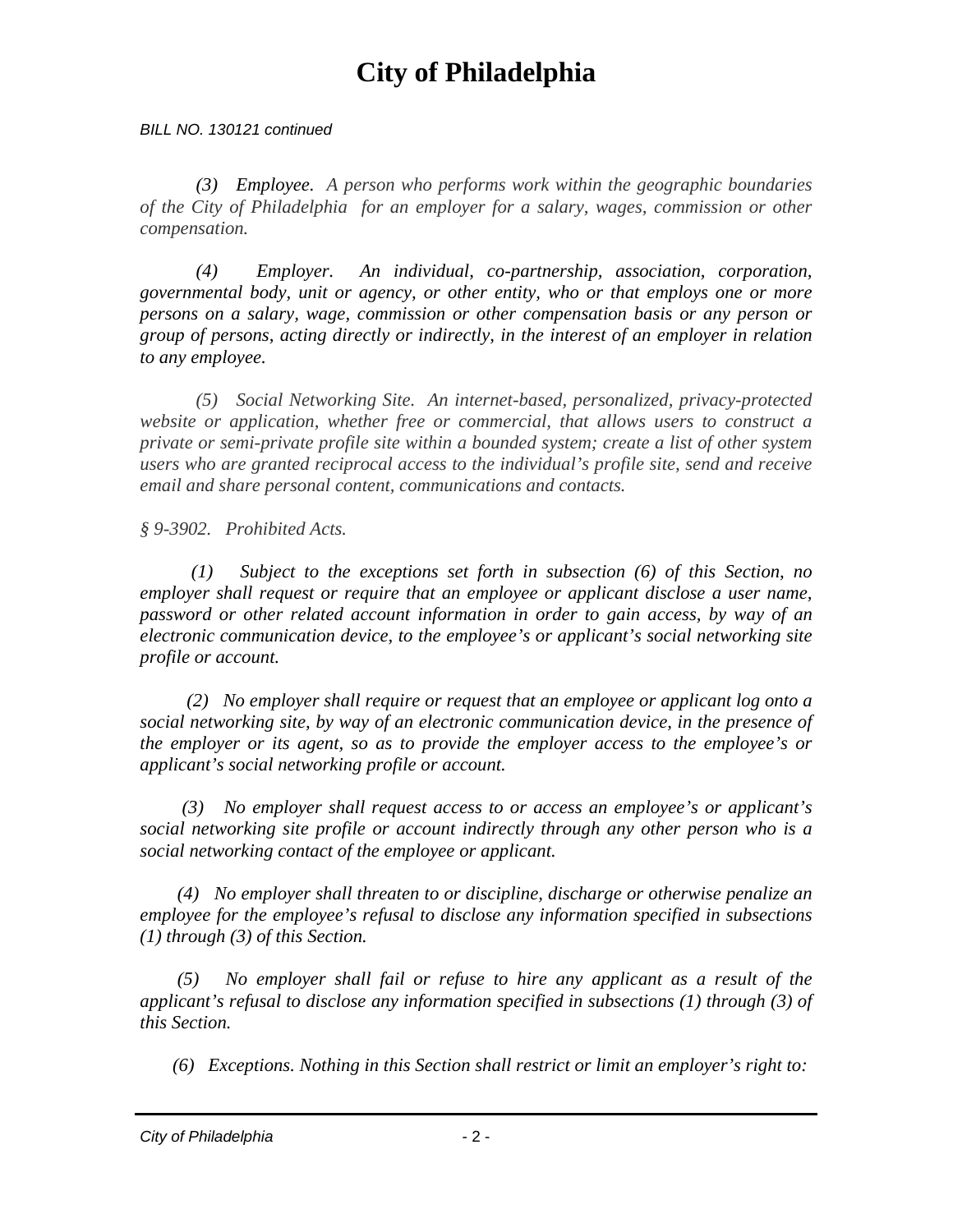*BILL NO. 130121 continued* 

 *(a) Establish and maintain lawful workplace policies governing the use of the employer's electronic equipment, including policies regarding internet use, social networking site use, and electronic mail use;* 

 *(b) Monitor usage of the employer's electronic equipment and electronic mail, without requesting or requiring an employee to provide any password or other related account information in order to gain access to the employee's or applicant's personal account or profile on a social networking website;* 

 *(c) Obtain information about an employee or applicant that is in the public domain or that is otherwise obtained in compliance with any federal or state law;* 

 *(d) Terminate or take adverse action against an employee or applicant if otherwise permitted by law; or* 

 *(e) Request user name or password information through a formal discovery process relating to litigation.* 

*§ 9-3903. Enforcement and Penalties.* 

 *(1) Enforcement of the provisions of this Chapter shall be in an office or agency as the Mayor may designate.* 

 *(2) Any person aggrieved by a violation of this Chapter may report the violation to the office or agency, designated by the Mayor.* 

 *(3) The office or agency may issue an order directing the employer in violation to take action to redress the harms suffered by the complainant and may order remedies, including, but not limited to:* 

 *(a) An order to cease and desist such unlawful practice;* 

 *(b) Any injunctive or other equitable relief, including hiring, reinstating or upgrading, with or without back pay;* 

 *(c) Payment of compensatory damages;* 

 *(d) Payment of reasonable attorneys' fees;* 

 *(e) Payment of hearing costs as reimbursement for expenses incurred by the office or agency.* 

*City of Philadelphia* - 3 -